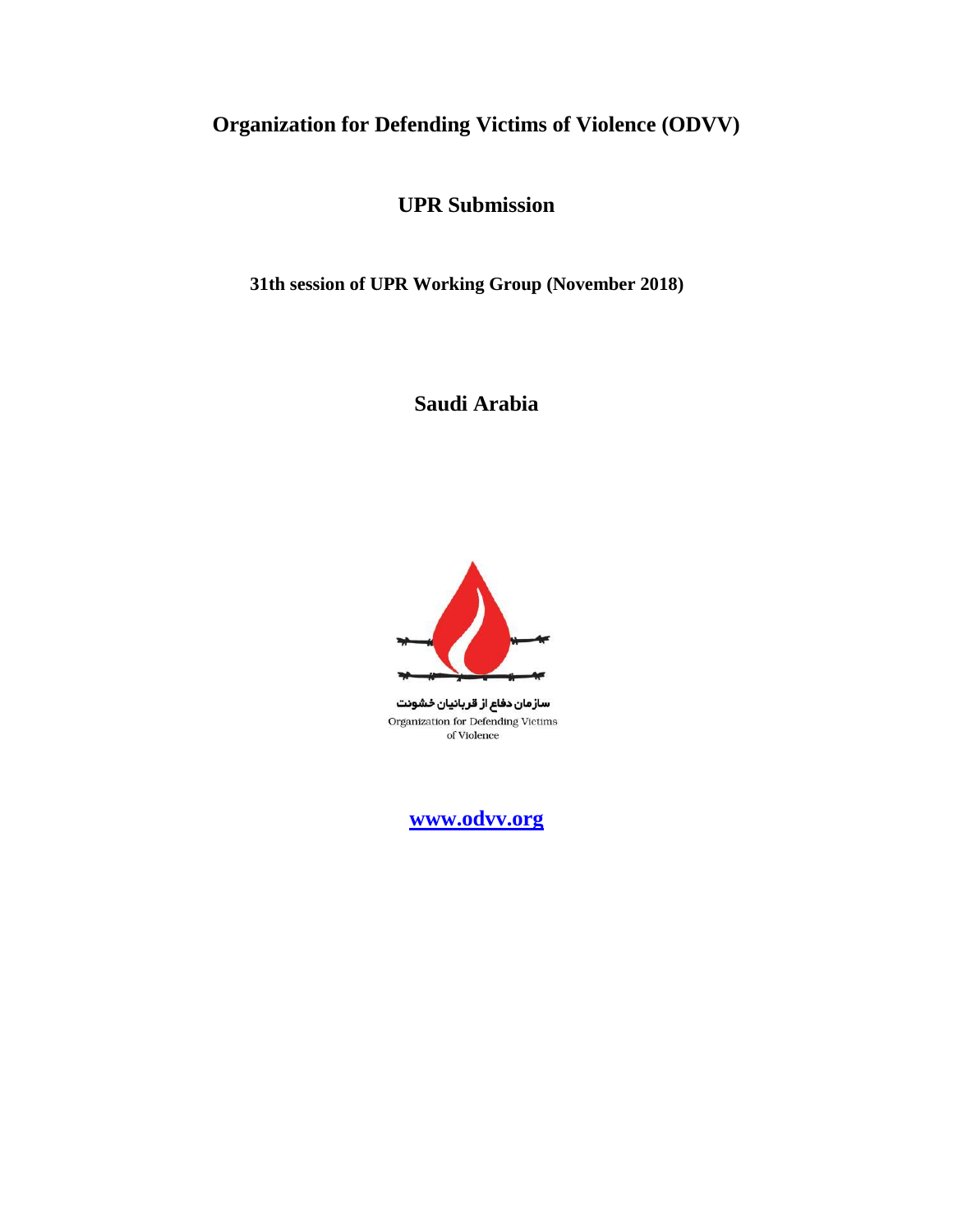#### **About ODVV**

1. The Organization for Defending Victims of Violence (ODVV) is a non-governmental, nonprofit, non-partisan organization in Special Consultative Status to ECOSOC. ODVV was established in 1988 in Tehran and has been active in the field of human rights and humanitarian activities.

2. ODVV is also associated to the United Nations Department of Public Information (UNDPI), a participatory of the NGOs Coalition for an International Court (based in New York), and national coordinator of the Global March Against Child Labor (based in New Delhi). ODVV has cooperated with international organizations in a variety of issues and has working relations with many NGOs in Iran and around the globe.

3. ODVV is also a member of the International Organization against Small and Light Weapons, the UN Conference of Non-Governmental Organizations (CONGO), the International Movement for a Just World (JUST), AMAN Network of Rehabilitation Centers in the Middle East and North Africa and International Rehabilitation Council for Torture Victims (IRCT).

4. During the last 2 decades, we have done so many activities with regard to human rights and support of the victims of violence. Various human rights education courses, workshops, seminars, conferences have been held or co-held by ODVV for various sectors of society: civil society institutions and governmental organizations.

5. Other Activities:

- Participation in Commission on Human Rights annual sessions, and the new Human Rights Council sessions in Geneva. Written and oral statements on various items of the agenda are issued by ODVV.

- Internship for foreign students

- Publication of different books and booklets on human rights such as Rights of the Child, Racism, Racial Discrimination and Xenophobia. Publication of Defenders Newsletter (English), human rights news and developments bulletin (Farsi), Rights of the Child bulletin (Farsi)

- Daily electronic human rights newsletter in English and Farsi.

6. As a NGO active in human rights, ODVV has collected documents and data, through published information in news websites, and is providing the following report on the human rights situation of Saudi Arabia, with the aim of the improvement of the human rights situation.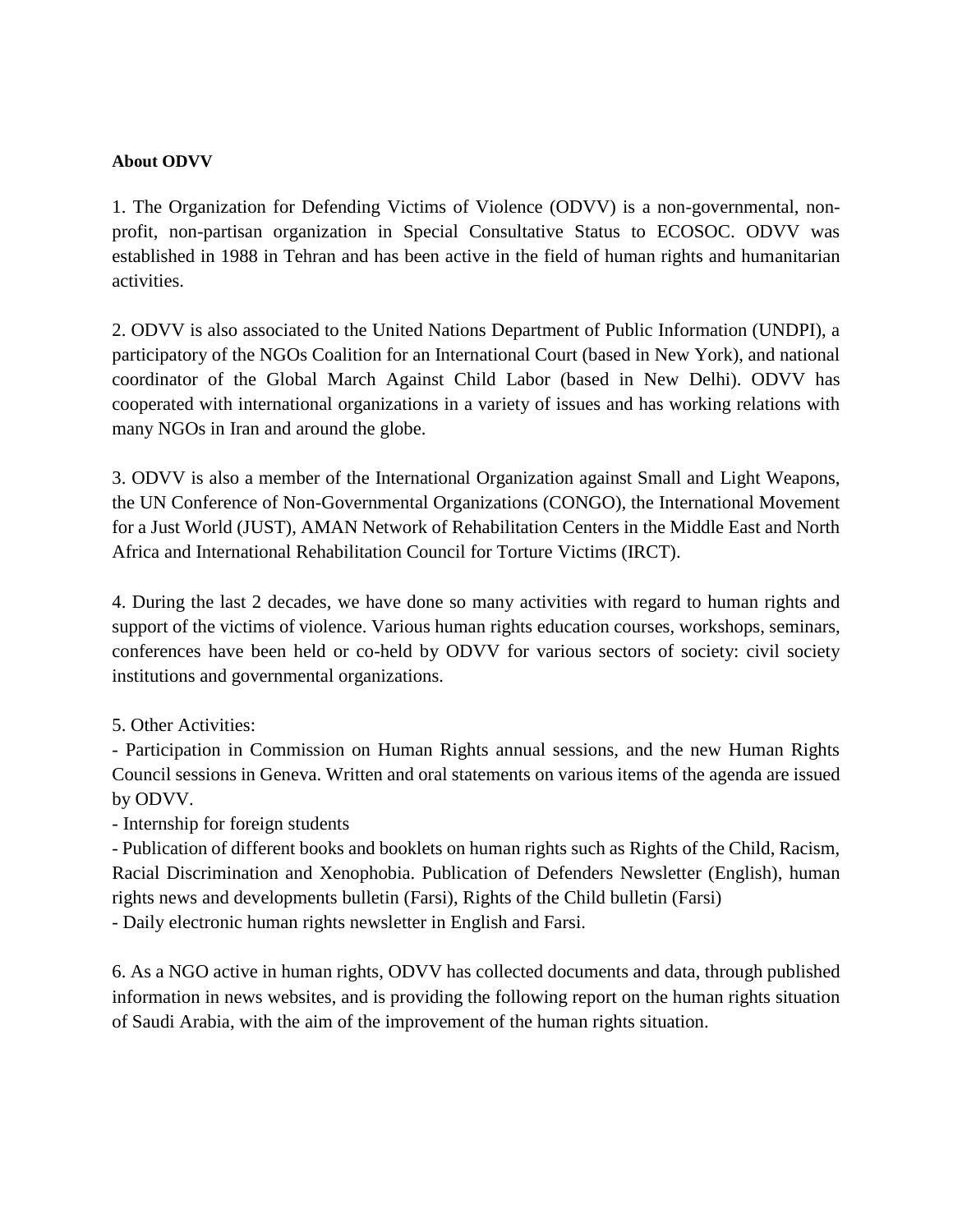## **International Treaties**

Saudi Arabia is among few countries, which abstained during voting for the Universal Declaration of Human Rights as Riyadh was critical of the declaration.1 In addition, the country has refrained from joining many other important UN treaties and protocols2 and the Organization for Defending Victims of Violence (ODVV) hereby invites the Saudi government to join the following treaties:

- CAT, Art. 20- Inquiry procedure under the Convention against Torture
- CAT, Art.22 Individual complaints procedure under the Convention against Torture
- CED, Art.31 Individual complaints procedure under the International Convention
- for the Protection of All Persons
- from Enforced Disappearance
- CEDAW-OP Optional Protocol to the Convention on the Elimination of All Forms
- of Discrimination against Women
- CESCR-OP Optional protocol to the International Covenant on Economic, Social and Cultural Rights
- CRC-OP-IC Optional Protocol to the Convention on the Rights of the Child
- International Convention on the Protection of the Rights of All Migrant Workers and **Members**
- of their Families
- International Convention for the Protection of All Persons from Enforced Disappearance
- 1951 Refugee Convention

# **Arbitrary arrests and detentions**

Journalists, human rights activists, and even the nobles and members of the royal family are not protected from Arbitrary detention. The SR on Terrorism has mentioned the use of arbitrary arrests by Saudi officials.<sup>3</sup> In February 2017, the UN Working Group on Arbitrary Detention reported that Ali al-Nimr, Abdullah al-Zaher and Dawood al-Marhoon, three young men arrested on protest-related charges and at risk of imminent execution, were detained arbitrarily. Accordingly, the men had been deprived of their liberty without any legal basis, as they were prosecuted and sentenced on the basis of laws enacted two years after their arrest, contrary to international law. Then, in September 2017, the authorities carried out a wave of arrests detaining more than 20 prominent religious figures, writers, journalists and academics. In November 2017, the authorities detained hundreds of current and former officials and businessmen without disclosing details about any charges.<sup>4</sup>

# **Religious discrimination and hate speech**

 $\overline{a}$ 

<sup>1</sup> [https://www.hrw.org/reports/1992/WR92/MEW2-02.htm#P421\\_152266](https://www.hrw.org/reports/1992/WR92/MEW2-02.htm#P421_152266)

<sup>2</sup> <http://www.ohchr.org/EN/countries/MENARegion/Pages/SAIndex.aspx>

<sup>3</sup><http://www.omct.org/human-rights-defenders/saudi-arabia/2018/02/d24713/>

[https://www.amnesty.org/en/latest/news/2018/01/saudi-arabia-first-human-rights-defenders-sentenced-under](https://www.amnesty.org/en/latest/news/2018/01/saudi-arabia-first-human-rights-defenders-sentenced-under-leadership-of-reformer-crown-prince-mohammad-bin-salman/)[leadership-of-reformer-crown-prince-mohammad-bin-salman/](https://www.amnesty.org/en/latest/news/2018/01/saudi-arabia-first-human-rights-defenders-sentenced-under-leadership-of-reformer-crown-prince-mohammad-bin-salman/)

[https://www.amnesty.org/en/latest/news/2017/09/saudi-arabia-arrest-of-two-prominent-activists-a-deadly-blow](https://www.amnesty.org/en/latest/news/2017/09/saudi-arabia-arrest-of-two-prominent-activists-a-deadly-blow-for-human-rights/)[for-human-rights/](https://www.amnesty.org/en/latest/news/2017/09/saudi-arabia-arrest-of-two-prominent-activists-a-deadly-blow-for-human-rights/)

<sup>4</sup> https://www.amnesty.org/en/countries/middle-east-and-north-africa/saudi-arabia/report-saudi-arabia/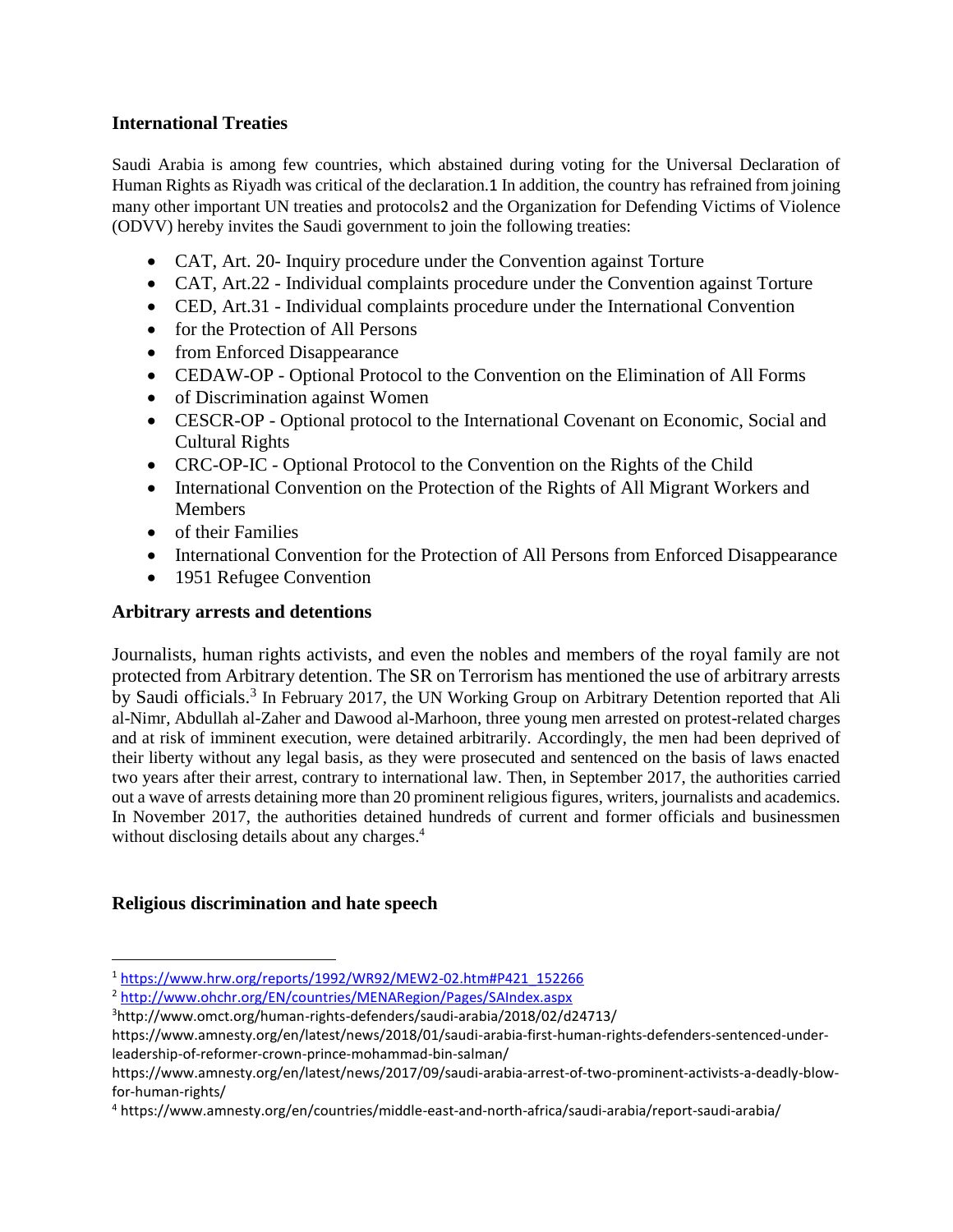Available figures show that the frequency of death sentences handed down to Shia Muslims living in Saudi Arabia's Eastern Province, who account for 15-20 percent of the country's population, has remarkably increased. The most prominent example was the execution of the top opposition Shia cleric, Sheikh Nimr al-Nimr. According to figures, Saudi Arabia executed 154 people in 2016 alone, of whom 47 were put to death in a single day. The historical town of al-Awamiyah in Saudi Arabia's Shia-dominated Qatif region has been forcefully evacuated and demolished by Saudi forces. There are also more than 1.5 million Christians in Saudi Arabia, who have been banned from conducting their religious ceremonies in public.<sup>5</sup>

Human Rights Watch report shows that Saudi government-appointed religious scholars and clerics have demonized Shia citizens in official documents, speeches, and on social media. According to the report, Sheikh Saleh bin Fawzan al-Fawzan, who is currently a member of the Saudi Council of Senior Religious Scholars, has noted that Shias are not our brothers rather they are brothers of Satan.<sup>6</sup> The school religion books for the 2016-17 school year, distributed by the Education Ministry, still included [passages that denigrate other religious groups](https://www.hrw.org/news/2017/09/13/saudi-arabia-religion-textbooks-promote-intolerance) such as Shia, Jews, Christians, etc.<sup>7</sup>

## **Absence of political participation**

Saudi Arabia is the sole country, which has passed a law to legitimize its repression. Calling for demonstrations, calling for reforms, criticizing officials, or joining domestic and foreign groups and parties can lead to various punishments from 10 years in jail to execution.

#### **Freedom of expression, thought and the press**

Amnesty International's report for 2016 and 2017 has underlined extreme restrictions imposed in Saudi Arabia on the freedom of expression. It says Saudi officials put mounting pressure on government's critics, including writers and online activists, political activists, women's rights activists, the Shia minority and defenders of human rights. These people are frequently prosecuted and sent to jail after trial on equivocal charges.<sup>8</sup>

The "intellectual security" law has been considered as a serious threat to freedom of expression.<sup>9</sup> The Saudi government started to pay attention to this issue in 2009 and the country's law enforcement was given a new mission in 2016 to establish intellectual security. It is noteworthy

 $\overline{\phantom{a}}$ 

<sup>5</sup> [https://www.amnesty.org/en/latest/news/2017/07/saudi-arabia-death-penalty-used-as-political-weapon](https://www.amnesty.org/en/latest/news/2017/07/saudi-arabia-death-penalty-used-as-political-weapon-against-shia-as-executions-spike-across-country/)[against-shia-as-executions-spike-across-country/](https://www.amnesty.org/en/latest/news/2017/07/saudi-arabia-death-penalty-used-as-political-weapon-against-shia-as-executions-spike-across-country/)

<sup>6</sup> <https://www.hrw.org/news/2018/01/23/shining-spotlight-hate-speech-saudi-textbooks>

<sup>7</sup> https://www.hrw.org/video-photos/video/2017/09/26/saudi-arabia-official-hate-speech-targets-minorities

<sup>8</sup> <https://www.amnesty.org/download/Documents/POL1048002017ENGLISH.PDF>

<sup>9</sup> <http://yon.ir/Yr7AX>

<http://www.spa.gov.sa/664841>

<http://yon.ir/4vk3v>

<https://saaid.net/arabic/655.htm>

<https://islamhouse.com/ar/books/2795153/>

<https://islamhouse.com/ar/books/2795153/>

<http://www.drmosad.com/index307.htm>

<http://www.alhayat.com/m/story/13667661#sthash.AI2nFIay.dpbs>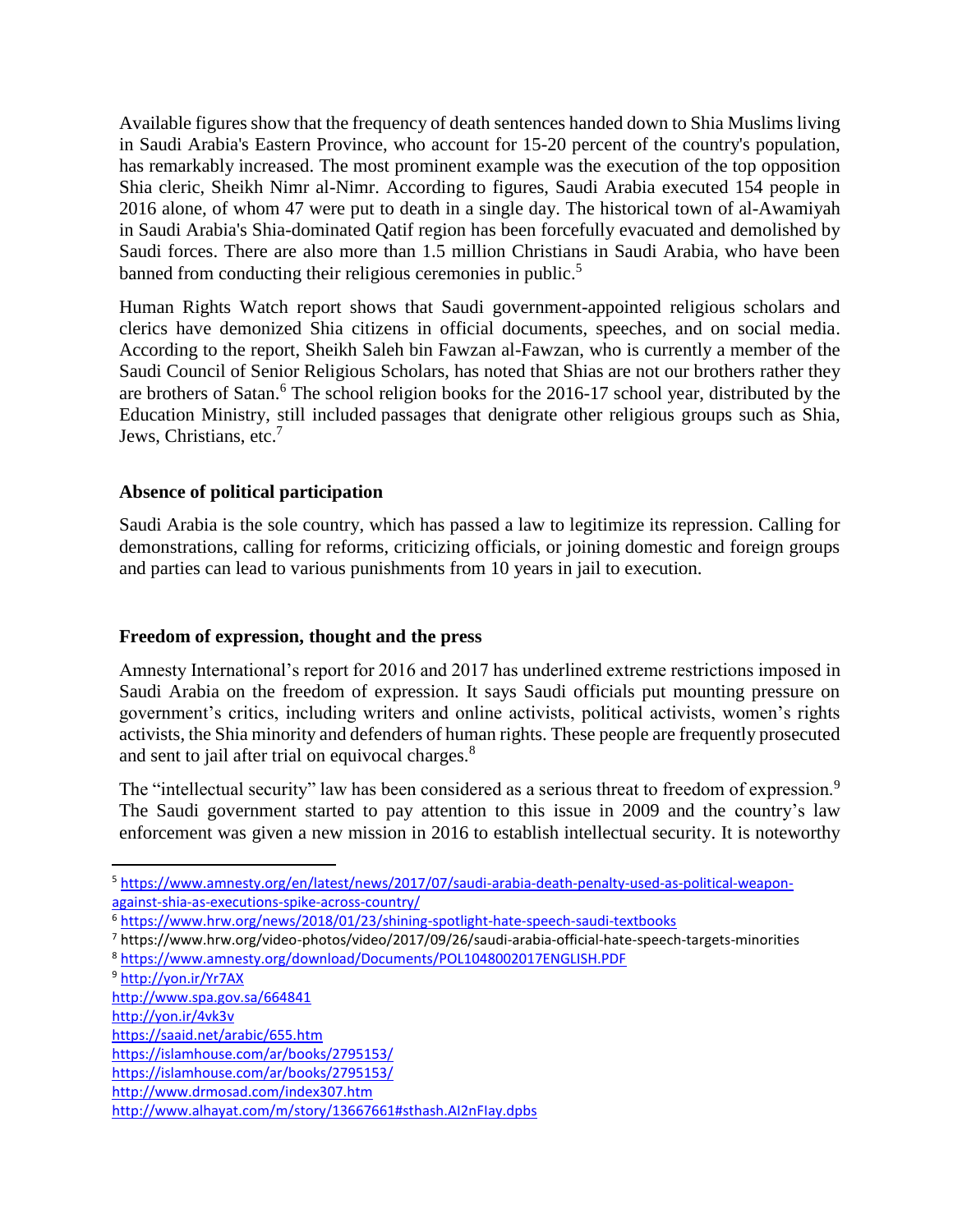that intellectual security covers all levels down to primary schools in Saudi Arabia, so that, it is part of the school curriculum.<sup>10</sup> Students are taught religious basis of intellectual security, its concept and goals, why it is important, objective of intellectual security and so forth. Teachers also pass special courses on this subject.<sup>11</sup> By enforcing the intellectual security plan in universities and administrative offices, the Saudi government is clearly violating the right to freedom of expression. The government also uses the fight against extremism and terrorism as an excuse to control the public opinion.

#### **Discrimination against women**

According to a report by the UN Special Rapporteur on extreme poverty and human rights in June 2017, Saudi women are still deprived of many of their rights. Despite Saudi Arabia promise to repeal the discriminatory law that gives men guardianship of their women, this law is still being enforced. Many employers are not willing to give jobs to women. <sup>12</sup> For Saudi women it is very difficult to get divorce or get permission to start a business and face many other challenges.<sup>1314</sup>

#### **Human rights defenders**

Saudi Arabia prosecutes human rights defenders on the pretext of fighting terrorism and many of them have been forced to leave the country. After approving its anti-terrorism law and establishing the Specialized Criminal Court (SCC) in 2014, Saudi Arabia has prosecuted a large number of human rights activists. Many human rights defenders have been handed down long prison terms of up to 15 years through shame trials in kangaroo courts. According to a report by Amnesty International and other human rights bodies, many Shia people and activists have been also sentenced to death, some of whom are children.<sup>15</sup> In January 25, 2018, two prominent human rights activists Mohammad al-Otaibi and Abdullah al-Attawi by the Specialized Criminal Court (SCC) in Riyadh to 14 and seven years in prison respectively. About one month later, another two prominent Saudi Arabian human rights defenders [Abdulaziz al-Shubaily](https://www.amnesty.org/en/documents/mde23/6940/2017/en/) and [Issa al-Hamid,](https://www.amnesty.org/en/documents/mde23/7039/2017/en/) and founding members of the Saudi Civil and Political Rights Association (ACPRA)were arrested and sentenced to longtime prisons.<sup>16</sup>

#### **Cultural rights**

 $\overline{\phantom{a}}$ 

Saudi Arabia also violates cultural rights of Muslims through destruction of historical sites. Such destructions in the holy cities of Mecca and Medina on the pretext of renovation is a blatant

<sup>10</sup> <http://www.drmosad.com/index307.htm>

<sup>11</sup> <https://www.assakina.com/news/news4/6302.html>

<sup>12</sup> https://documents-dds-ny.un.org/doc/UNDOC/GEN/G17/102/74/PDF/G1710274.pdf?OpenElement

<sup>13</sup> <http://www.ohchr.org/AR/NewsEvents/Pages/DisplayNews.aspx?NewsID=22179&LangID=E>

<sup>14</sup> <https://documents-dds-ny.un.org/doc/UNDOC/GEN/G17/102/74/PDF/G1710274.pdf?OpenElement>

<sup>15</sup> <https://www.hrw.org/news/2016/04/17/saudi-arabia-3-alleged-child-offenders-await-execution>

<https://www.humanium.org/en/saudi-arabias-tenacity-torturing-sentencing-juveniles-death/>

<sup>16</sup>https://www.amnesty.org/en/latest/news/2017/09/saudi-arabia-arrest-of-two-prominent-activists-a-deadlyblow-for-human-rights/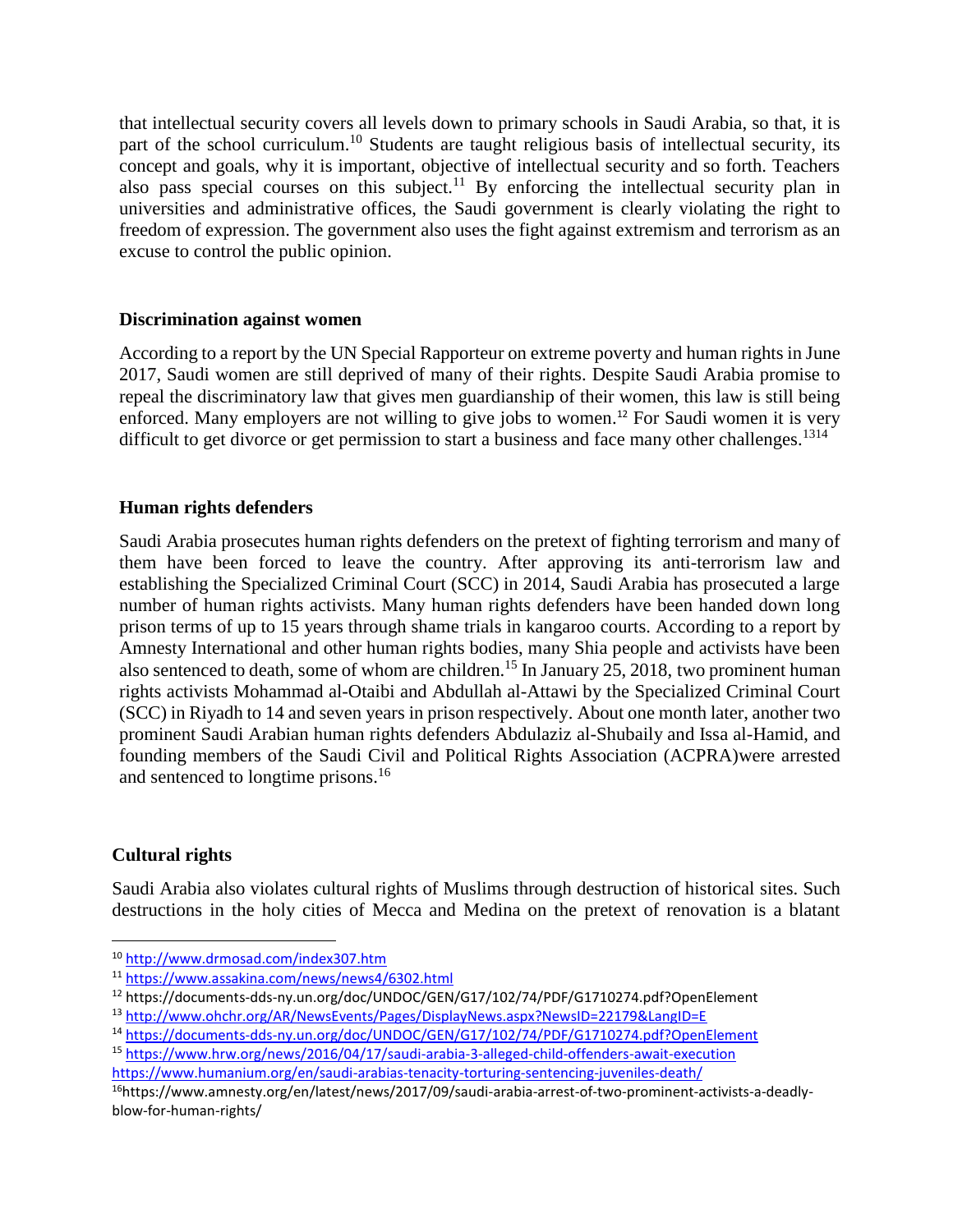violation of Muslims' cultural rights.<sup>17</sup> Meanwhile, destruction of Ottoman buildings - a thousandyear cultural heritage - in the course of development of the Great Mosque of Mecca was another clear example of the violation of cultural rights of Muslims.<sup>18</sup>

In 10 May 2017, the United Nations experts on Cultural Rights, Adequate Housing and Extreme Poverty also called on Saudi Arabia to immediately halt the on-going demolition of a 400-yearold walled neighborhood in Awamiyah. The Government destroyed buildings and homes in the walled historic neighborhood and in the Shiite region of Awamiyah, causing injury, deaths and material losses to the civilians.<sup>19</sup>

Saudi Arabia has been also bombarding historical sites in Yemen<sup>20</sup> since the start of the Saudi war on its impoverished southern neighbor in March 2015.<sup>21</sup>

# **Death penalty**

Saudi Arabia stands among the countries with the highest rate of death sentences. The courts continued to impose death sentences for a range of crimes. Many human rights defendants were sentenced to death after unfair trials by courts that convicted them without adequately investigating allegations of coerced confessions, including under torture. The authorities routinely failed to inform families of their relatives imminent execution, or failed to inform them immediately after executions had been carried out. On 11 July, father-of-two Yussuf Ali al-Mushaikhass was executed along with three other men for terror-related offences in connection with anti-government protests in the Eastern Province between 2011 and 2012. Said al-Saiari was executed on 13 September. He had been sentenced to death by the General Court in Najran in 2013, although the court concluded that there was insufficient evidence to convict him.<sup>22</sup>

#### **Environment**

 $\overline{\phantom{a}}$ 

Despite accepting the Paris Agreement on climate change, Saudi Arabia has practically refrained from living up to its commitments. The Saudis objected to demands for periodic reviews of climate

<sup>17</sup> [http://www.independent.co.uk/news/world/middle-east/saudi-arabia-mecca-great-mosque-islam-holy-muslim](http://www.independent.co.uk/news/world/middle-east/saudi-arabia-mecca-great-mosque-islam-holy-muslim-historical-sites-umbrella-colours-a8017686.html)[historical-sites-umbrella-colours-a8017686.html](http://www.independent.co.uk/news/world/middle-east/saudi-arabia-mecca-great-mosque-islam-holy-muslim-historical-sites-umbrella-colours-a8017686.html)

<http://foreignpolicy.com/2015/09/22/the-destruction-of-mecca-saudi-arabia-construction/> <sup>18</sup> <http://time.com/3584585/saudi-arabia-bulldozes-over-its-heritage/>

<sup>19</sup>http://www.ohchr.org/EN/NewsEvents/Pages/DisplayNews.aspx?NewsID=21657&

<sup>&</sup>lt;sup>20</sup> [https://en.unesco.org/news/unesco-director-general-deplores-destruction-parts-ancient-city-baraqish-calls](https://en.unesco.org/news/unesco-director-general-deplores-destruction-parts-ancient-city-baraqish-calls-protection-yemen)[protection-yemen](https://en.unesco.org/news/unesco-director-general-deplores-destruction-parts-ancient-city-baraqish-calls-protection-yemen)

<sup>&</sup>lt;sup>21</sup> <http://www.ibtimes.co.uk/yemen-23-heritage-sites-destroyed-by-saudi-airstrikes-1529862>

<sup>22</sup>https://www.amnesty.org/en/countries/middle-east-and-north-africa/saudi-arabia/report-saudi-arabia/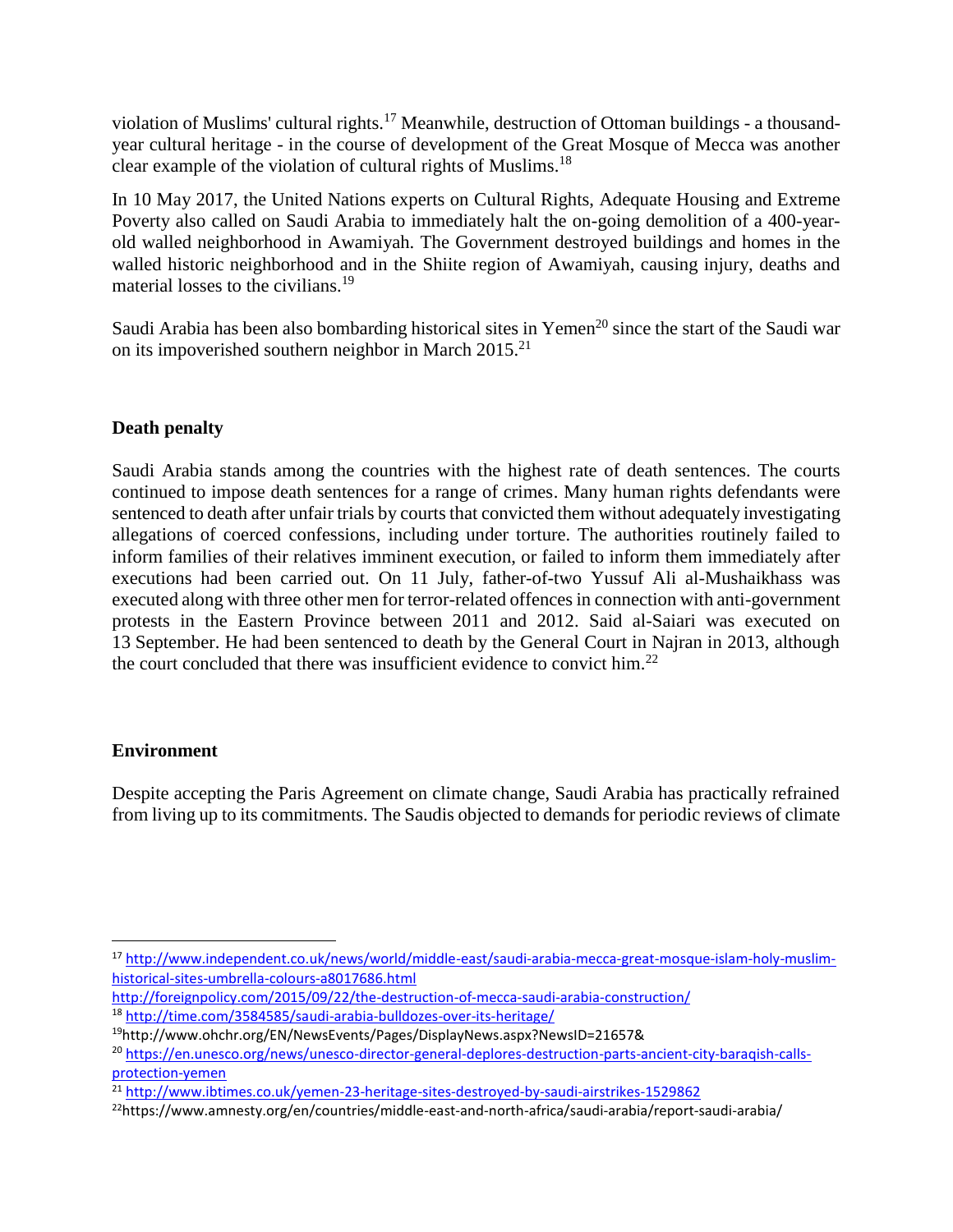plans, according to negotiators and observers. Saudi delegates complain that submitting a climate plan before Paris was difficult enough.<sup>23</sup>

Saudi Arabia's deserts are among main sources of haze and dust storms in the Middle East,  $24$ threatening health, economy and environment of countries such as Iraq, Iran and Kuwait. Saudi Arabia has never cooperated with the affected countries to find a solution for the haze problem.<sup>25</sup>

On the other hand, Saudi Arabia is planning to implement development projects in the Red Sea, which will certainly have a negative effect on biodiversity and unique marine species that live in the Red Sea.<sup>26</sup>

## **Migrants and domestic workers**

Harassment of domestic workers continues in Saudi Arabia. Many workers from such countries as India<sup>27</sup>, Kenya<sup>28</sup>, Indonesia, Sri Lanka<sup>29</sup>, and the Philippines, who used to work in Saudi Arabia, have reported beating and other forms of harassment including physical and sexual by their employers. More than three million domestic workers are in Saudi Arabia, many of whom work for minimum wages and a great number of them have been paid very low wages.<sup>30</sup> The *kafala* system<sup>31</sup>, which is used to monitor migrant laborers, deprives domestic workers of social and individual freedoms. This system also violates many social rights of domestic workers.

# **Nationality**

 $\overline{\phantom{a}}$ 

There is an estimated 2 million expatriates who were born in Saudi Arabia and who have roots in the country dating back to at least three generations. It is also a double standard that children of Saudi mothers and foreign fathers don't receive citizenship<sup>32</sup>.

<https://www.hrw.org/news/2015/11/15/saudiarabia-steps-toward-migrant-workers-rights> [https://www.economist.com/news/middle-east-andafrica/21706524-because-migrants-gulf-have-few-rights](https://www.economist.com/news/middle-east-andafrica/21706524-because-migrants-gulf-have-few-rights-locals-let-more-them-open)[locals-let-more-them-open](https://www.economist.com/news/middle-east-andafrica/21706524-because-migrants-gulf-have-few-rights-locals-let-more-them-open)

<sup>&</sup>lt;sup>23</sup> https://www.theguardian.com/environment/2015/dec/08/saudi-arabia-accused-of-trying-to-wreck-the-parisclimate-deal

<sup>24</sup> <https://www.ncbi.nlm.nih.gov/pmc/articles/PMC3960758/>

<sup>25</sup> <http://www.middleeasteye.net/columns/rise-sandstorms-threaten-middle-east-and-north-africa-1218388304> [http://file.scirp.org/Html/4-8302162\\_37734.htm](http://file.scirp.org/Html/4-8302162_37734.htm)

<http://www.natureasia.com/en/nmiddleeast/article/10.1038/nmiddleeast.2017.25>

<sup>&</sup>lt;sup>26</sup> The Red Sea: the formation, morphology, oceanography and environment of a young ocean basin.

Responsibility: Najeeb M.A. Rasul, Ian C.F. Stewart, editors. Publication: Berlin [Germany]: Springer, [2015]

<sup>27</sup> [http://www.middleeasteye.net/in-depth/features/vanished-saudi-arabia-search-missing-indian-workers-gulf-](http://www.middleeasteye.net/in-depth/features/vanished-saudi-arabia-search-missing-indian-workers-gulf-1428918602)[1428918602](http://www.middleeasteye.net/in-depth/features/vanished-saudi-arabia-search-missing-indian-workers-gulf-1428918602)

<sup>28</sup> <http://www.bbc.com/news/av/world-africa-34121412/kenyan-domestic-workers-abused-in-saudi-arabia> <sup>29</sup> <https://www.equaltimes.org/the-everyday-acts-of-resistance#.WokoN66WbyF>

<sup>30</sup> <https://documents-dds-ny.un.org/doc/UNDOC/GEN/G17/102/74/PDF/G1710274.pdf?OpenElement> <sup>31</sup> <https://www.ilo.org/dyn/migpractice/docs/132/PB2.pdf>

<sup>32</sup> http://www.arabnews.com/citizenship-rules-victimize-saudi-mothers-and-non-saudi-children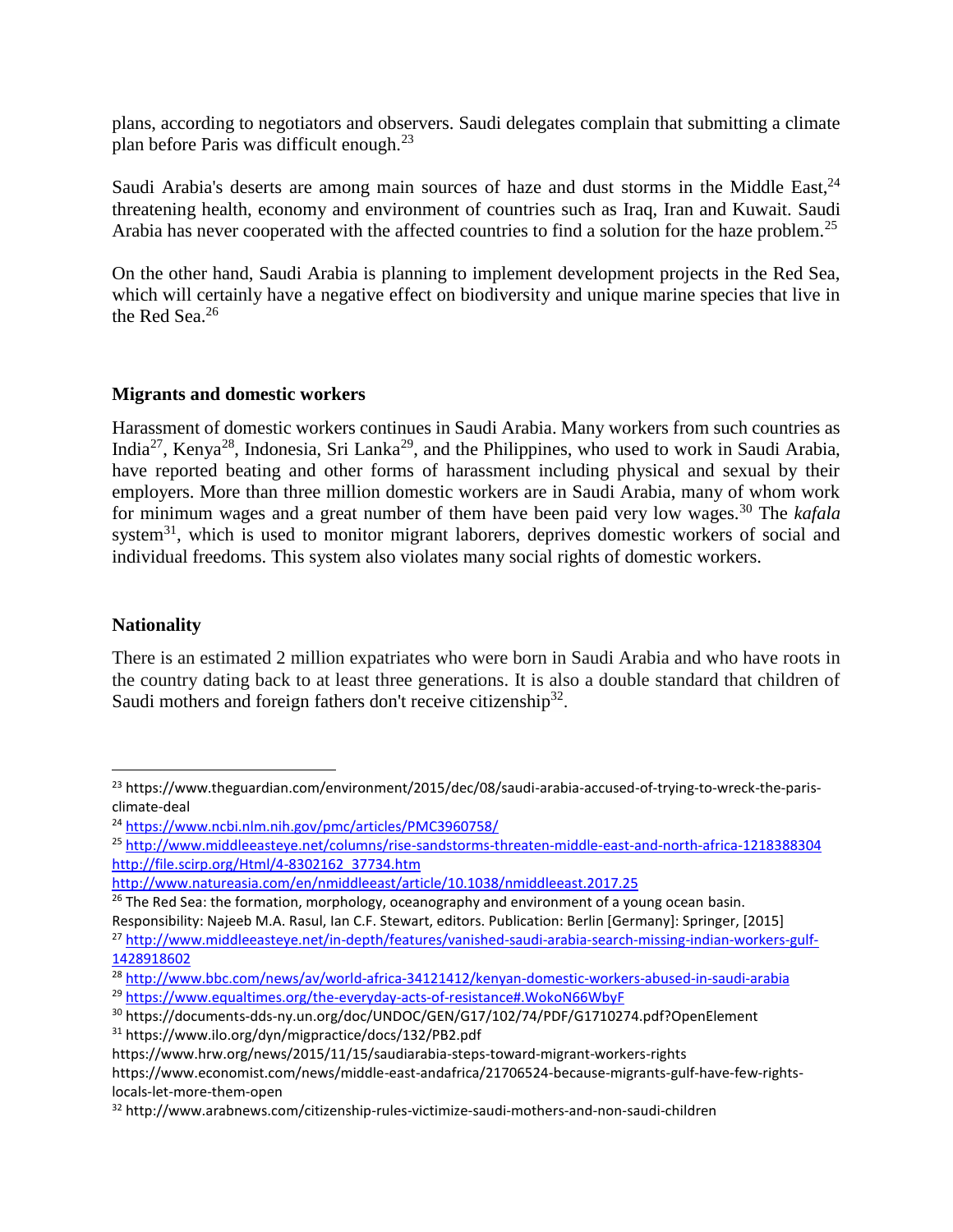#### **Threats to international humanitarian law**

Since the beginning Yemen war by the Saudi-led military coalition up to the time when Human Rights Watch released its annual report for 2016, more than 4,125 Yemeni civilians had been killed and 7,207 others had been injured, most of whom were children. The UN children's fund, UNICEF, has noted that more than 1,500 children have been killed in Yemen war in the two-year period from March 2015 to February 2017, and about 2,500 children have been injured or become disabled during the same period. Human Rights Watch has recorded 57 inhumane attacks by the coalition, some of them tantamount to war crimes. Those attacks have claimed the lives of 800 Yemeni civilians when they hit houses, markets, hospitals, schools and mosques, which also constitute blatant examples of violation of the law of war.**<sup>33</sup>**

## **Recommendations:**

 $\overline{a}$ 

The ODVV calls on the government of Saudi Arabia to accede to international treaties and protocols to show Riyadh's compliance with its international human rights commitment. In doing this, signing the 1951 Convention Relating to the Status of Refugees and International Convention on the Protection of the Rights of All Migrant Workers and Members of their Families, and the protocols mentioned in this text can help the situation of human rights to improve dramatically.

ODVV recommends the Saudi government to abolish all legislation, measures and practices that discriminate against women, further to the report of the Special Rapporteur on Violence against Women. In particular, to establish suitable rules among gender equality and to abolish legislation and practices which prevent women from participating fully in society on an equal basis with men, including strict gender segregation practices, limitations on freedom of movement, restricted access by women to work, public places and commercial facilities.

ODVV invites the Saudi officials to amend legal provisions to guarantee equality between men and women, prevent violence against women, prevent threats to the safety and integrity of persons deprived of their liberty, guarantee non-discrimination on grounds of religion, belief and ethnicity, also for foreign workers, and to achieve effective implementation of these provisions. The government should end the strict system of male guardianship and give full legal identity to Saudi women.

The Saudi government should protect the rights of those facing the death penalty, including through strengthened application of international safeguards in the use of the death penalty

We invite Saudi Arabia to allow all international human rights organizations wishing to do so to visit the country.

ODVV urge the Saudi government to extend migrant workers' rights equally to all migrant workers, regardless of their age and gender.

<sup>33</sup> <https://www.hrw.org/world-report/2016/country-chapters/saudi-arabia>